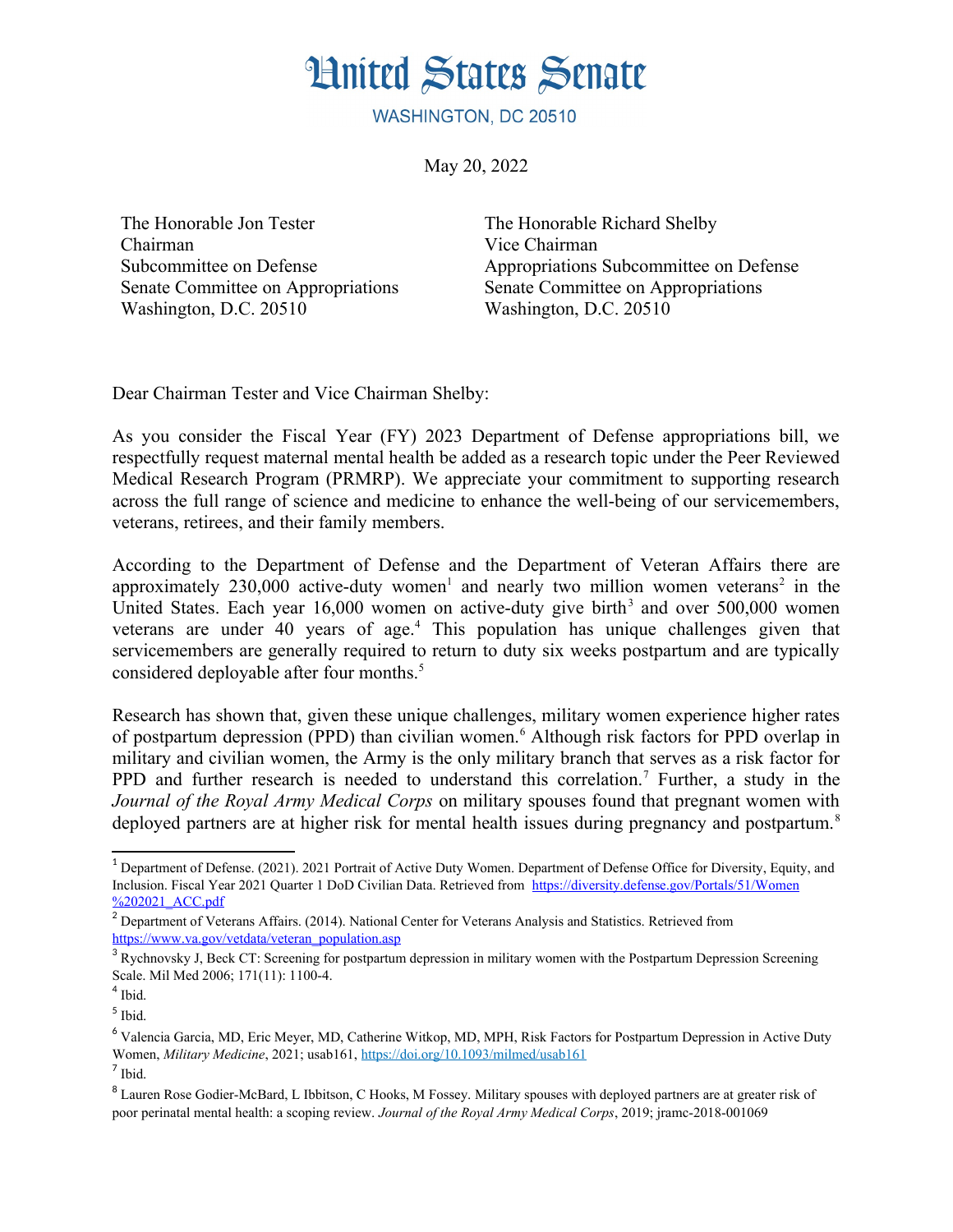<span id="page-1-0"></span>Deployment was also correlated with an increased risk to the pregnant spouse of anxiety and sleep disorders.<sup>[9](#page-1-1)</sup>

The addition of maternal mental health as a research topic under PRMRP would assist in informing the military if additional post deployment supports, reintegration programs or other services are warranted. According to the Military Family Advisory Network, a full family's experience is one of the top indicators for military retention. Additional research in this area would enhance our understanding of the complex needs of this population and ensure military readiness to further safeguard our servicemembers, their families, and the nation.

Thank you for your consideration of this request.

Sincerely,

Joh Ossoft

ted States Senator

 $\frac{\beta_s}{\text{Bill Cassidy } M.D.}$ 

United States Senator

 $R.145WR$ 

Raphael G. Warnock United States Senator

Kirsten Gillibrand

Kirsten Gillibrand United States Senator

Jeanne Shaheen

Jeanne Shaheen United States Senator

<span id="page-1-1"></span>DOI: [10.1136/jramc-2018-001069](http://dx.doi.org/10.1136/jramc-2018-001069) [9](#page-1-0) Ibid.